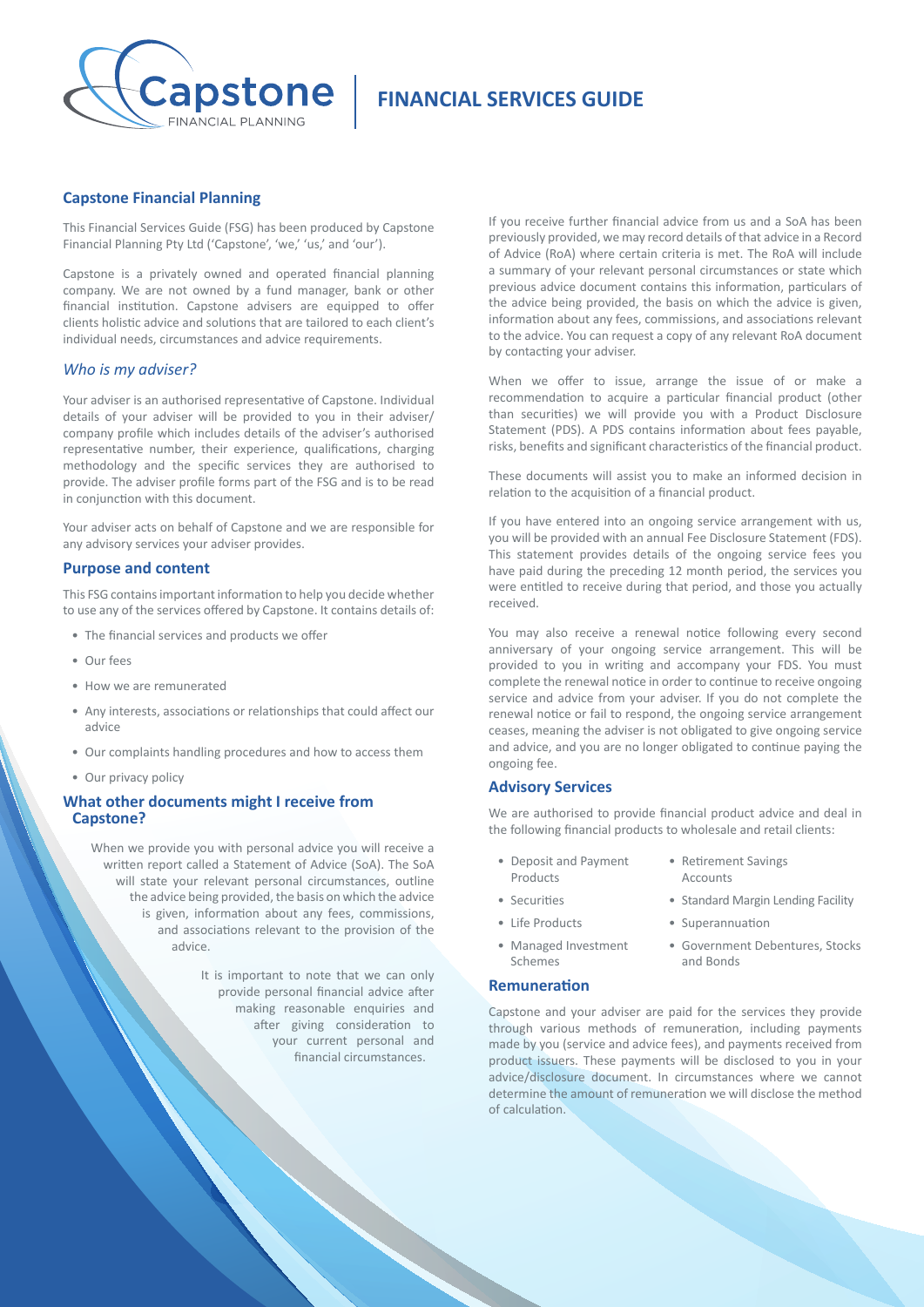# *Advice Fees*

The Advice Fees you pay to Capstone may comprise one or more of the following:

- A percentage fee based on the value of your holding in a financial product
- A fixed dollar amount
- An hourly rate

These fees may include:

- Statement of Advice Fee for the preparation of a Statement of Advice
- Initial Advice Fee for initial advisory services
- Implementation Fee for the implementation of financial products
- Ongoing Service Fee when your adviser provides you with ongoing advice and service

These fees are payable by you and may be paid either directly from you or from your financial product/s.

## *How will I pay for the services provided?*

Prior to providing any service we will mutually agree on the method of our remuneration. We offer a variety of service levels and fee structures that can be tailored to suit your individual circumstances.

Please refer to the adviser/company profile provided to you for specific details of your adviser's charging methodology.

## *Licensee advice fee*

Capstone may receive a licensee advice fee (or similar from you), when you decide to implement a recommended product that applies this type of fee.

A licensee advice fee is an annual ongoing fee that contributes to preferential product pricing and professional related support services, for as long as you hold the product and may be based on:

- A percentage fee based on the value of your holding in the product; or
- A dollar amount.

Where a percentage fee applies, this fee may range from 0.00% to 0.20%. For example, an investment of \$10,000 in a product that applies a licensee advice fee of 0.20%, Capstone will receive a fee of \$22 per annum (\$20 plus GST). The fee will be retained by Capstone and not passed on to your adviser.

This fee is payable by you directly from your financial product. If applicable, this payment will be disclosed to you prior to you purchasing the product.

#### *Commissions*

Capstone does not generally receive commissions. We can only accept commissions where it occurs under an existing arrangement between Capstone and the product issuer entered into before 1 July 2013. Accordingly, investment based products will not be subject to commissions unless they are already held by you.

We may also accept commissions from the product issuer in circumstances where you implement life risk insurance products (excluding group life risk policies held within superannuation as well as individual life insurance policies held within a default superannuation fund).

If applicable, any such payments will be disclosed to you before you purchase the product. Below are examples of how commissions apply.

#### Investment based financial products

For existing investments held by you and entered into before 1 July 2013, an upfront commission may range from 0.0% to 4% of the amount you invest, depending on the product. For example, for an additional investment of \$10,000 in a product whose issuer pays Capstone a 3% upfront commission, Capstone will receive an upfront commission of \$330 (\$300 + GST). Capstone may also receive ongoing commission, which may range from 0.0% to 1% of the value of your holding in a product, for as long as you hold the product. For example, for a holding of \$10,000 in a product whose issuer pays Capstone a 0.6% ongoing commission, Capstone will receive an ongoing commission of \$66 per annum (\$60 + GST).

## Insurance (risk) products

Capstone may receive an initial commission from the product issuer when you decide to buy a risk product your adviser recommends to you. This commission may range from 0.0% to 80% of the initial premium amount, depending on the product. For example, a Term Life base premium of \$1,000 per annum in a product whose product issuer pays Capstone an initial 80% commission, Capstone will receive commission of \$880 (\$800 plus GST). Some product providers may pay commissions on stamp duty and policy fees. Initial commissions may also be payable to Capstone on any premium increases resulting from increases in sums insured that you decide to make during the time you hold the product. This initial commission will only apply to the component of the increased premium resulting from the increase in sum insured. Capstone may also receive ongoing commission, which may range from 0.0% to 20% of the renewal premium from the 2nd year. For example, an annual base premium of \$1,000 in a product whose issuer pays Capstone a 20% ongoing commission from the 2nd year, Capstone will receive an ongoing commission of \$220 per annum (\$200 plus GST).

## *Distribution of remuneration*

Remuneration is payable to Capstone in the first instance. Capstone will then pay any remuneration earned to your adviser/their company. Details of these payments will be disclosed in your advice/ disclosure document.

## *Other forms of remuneration*

To assist in the provision of regular professional training and development, including ongoing technical training and updates in relation to financial products for Capstone's advisers and support staff, we have developed formal relationships with a number of financial product providers. Each year we invite leading financial product providers to participate in this relationship program. They each contribute financially as part of this program. It is important to note that Capstone's financial product range is not influenced by any relationship program as Capstone subscribes to independent research and all products are individually assessed on their own merits.

Capstone may receive allowances due to existing arrangements from a range of financial product providers prior to 1 July 2013. These arrangements may result in a monetary benefit being paid to Capstone, which may be based on the amount of funds our clients have previously placed with these product providers. These allowances may total up to 0.06% of our Funds Under Advice and are retained by Capstone and not passed on to our advisers.

As new product providers join this program and others leave, you will be provided with an updated list via your advice document (where relevant). Capstone has no preferred product provider relationship and does not promote any specific product provider or administration platform.

**Version 4.0 April 2018**

**Capstone Financial Planning Pty Ltd | Australian Financial Services Licence No.223135 | ABN 24 093 733 969**

**Level 14, 461 Bourke Street, Melbourne VIC 3000 | Office: (03) 8622 0700 | Fax: (03) 8622 0799 | 1300 306 900 | Email: info@capstonefp.com.au | www.capstonefp.com.au**